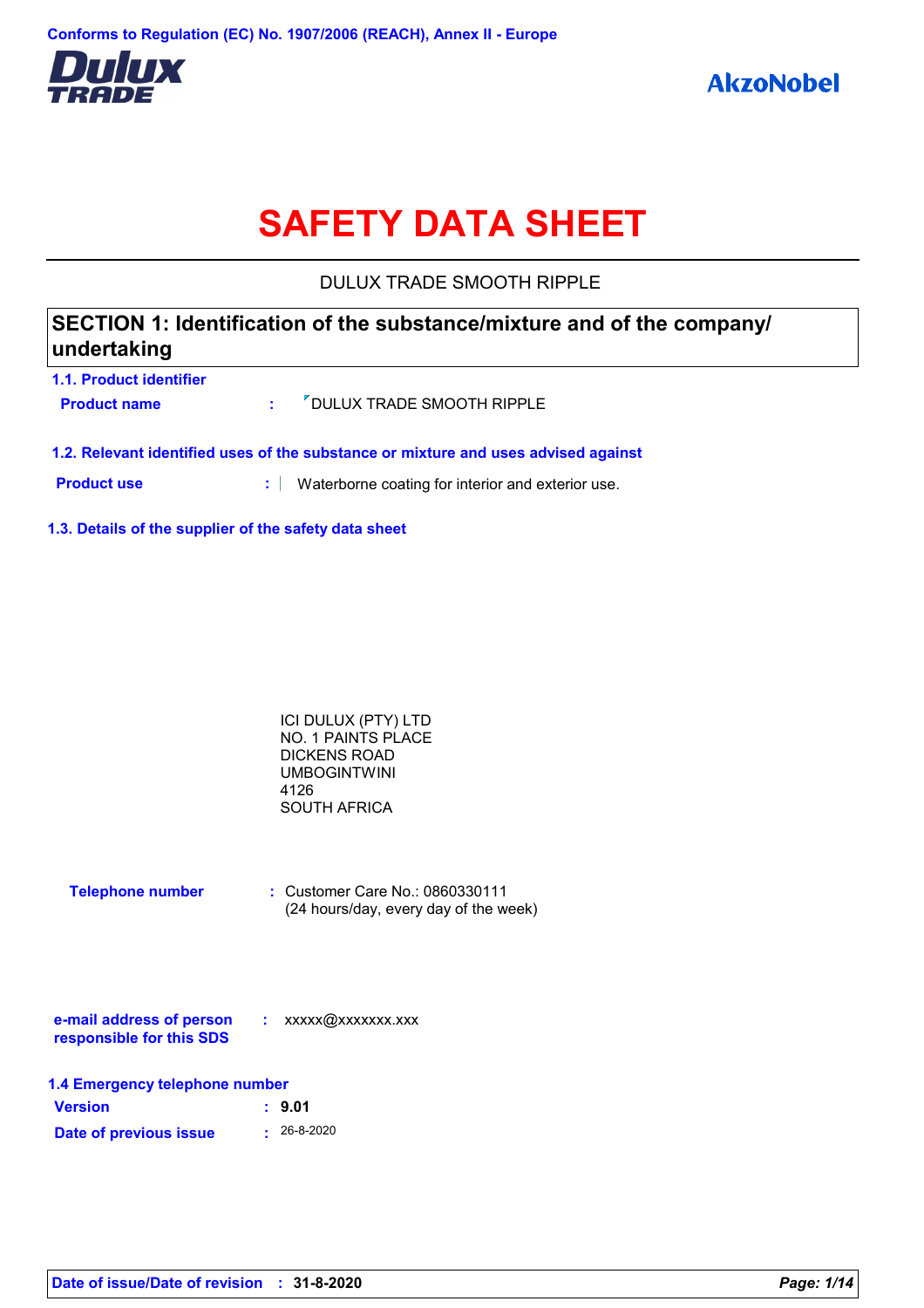## **SECTION 2: Hazards identification**

| 2.1 Classification of the substance or mixture |                                                                                           |
|------------------------------------------------|-------------------------------------------------------------------------------------------|
| <b>Product definition</b>                      | : Mixture                                                                                 |
| Skin Sens. 1, H317                             | <b>Classification according to Regulation (EC) No. 1272/2008 [CLP/GHS]</b>                |
|                                                | The product is classified as hazardous according to Regulation (EC) 1272/2008 as amended. |
| <b>Ingredients of unknown</b><br>toxicity      | $: 0\%$                                                                                   |
| <b>Ingredients of unknown</b><br>ecotoxicity   | $: 0\%$                                                                                   |
|                                                | See Section 16 for the full text of the H statements declared above.                      |
|                                                | See Section 11 for more detailed information on health effects and symptoms.              |
| 2.2 Label elements<br><b>Hazard pictograms</b> | ÷                                                                                         |

| <b>Signal word</b>                                                                                                                                              | : Warning                                                                                                                    |
|-----------------------------------------------------------------------------------------------------------------------------------------------------------------|------------------------------------------------------------------------------------------------------------------------------|
| <b>Hazard statements</b>                                                                                                                                        | : H317 - May cause an allergic skin reaction.                                                                                |
| <b>Precautionary statements</b>                                                                                                                                 |                                                                                                                              |
| <b>General</b>                                                                                                                                                  | : P102 - Keep out of reach of children.<br>P101 - If medical advice is needed, have product container or label at hand.      |
| <b>Prevention</b>                                                                                                                                               | : P262 - Do not get in eyes, on skin, or on clothing.                                                                        |
| <b>Response</b>                                                                                                                                                 | : P312 - Call a POISON CENTER or doctor/physician if you feel unwell.                                                        |
| <b>Storage</b>                                                                                                                                                  | : Not applicable.                                                                                                            |
| <b>Disposal</b>                                                                                                                                                 | : P501 - Dispose of contents and container in accordance with all local, regional,<br>national or international regulations. |
| <b>Hazardous ingredients</b>                                                                                                                                    | : $C(M)$ IT/MIT $(3:1)$                                                                                                      |
|                                                                                                                                                                 | Warning! Hazardous respirable droplets may be formed when sprayed. Do not<br>breathe spray or mist.                          |
| <b>Annex XVII - Restrictions</b><br>on the manufacture,<br>placing on the market and<br>use of certain dangerous<br>substances, mixtures and<br><b>articles</b> | : Not applicable.                                                                                                            |
| <b>Special packaging requirements</b>                                                                                                                           |                                                                                                                              |
| <b>Containers to be fitted</b><br>with child-resistant<br>fastenings                                                                                            | : Not applicable.                                                                                                            |
| <b>Tactile warning of danger : Not applicable.</b>                                                                                                              |                                                                                                                              |
| 2.3 Other hazards                                                                                                                                               |                                                                                                                              |
| Other hazards which do<br>not result in classification                                                                                                          | : None known.                                                                                                                |

**3.2 Mixtures :** Mixture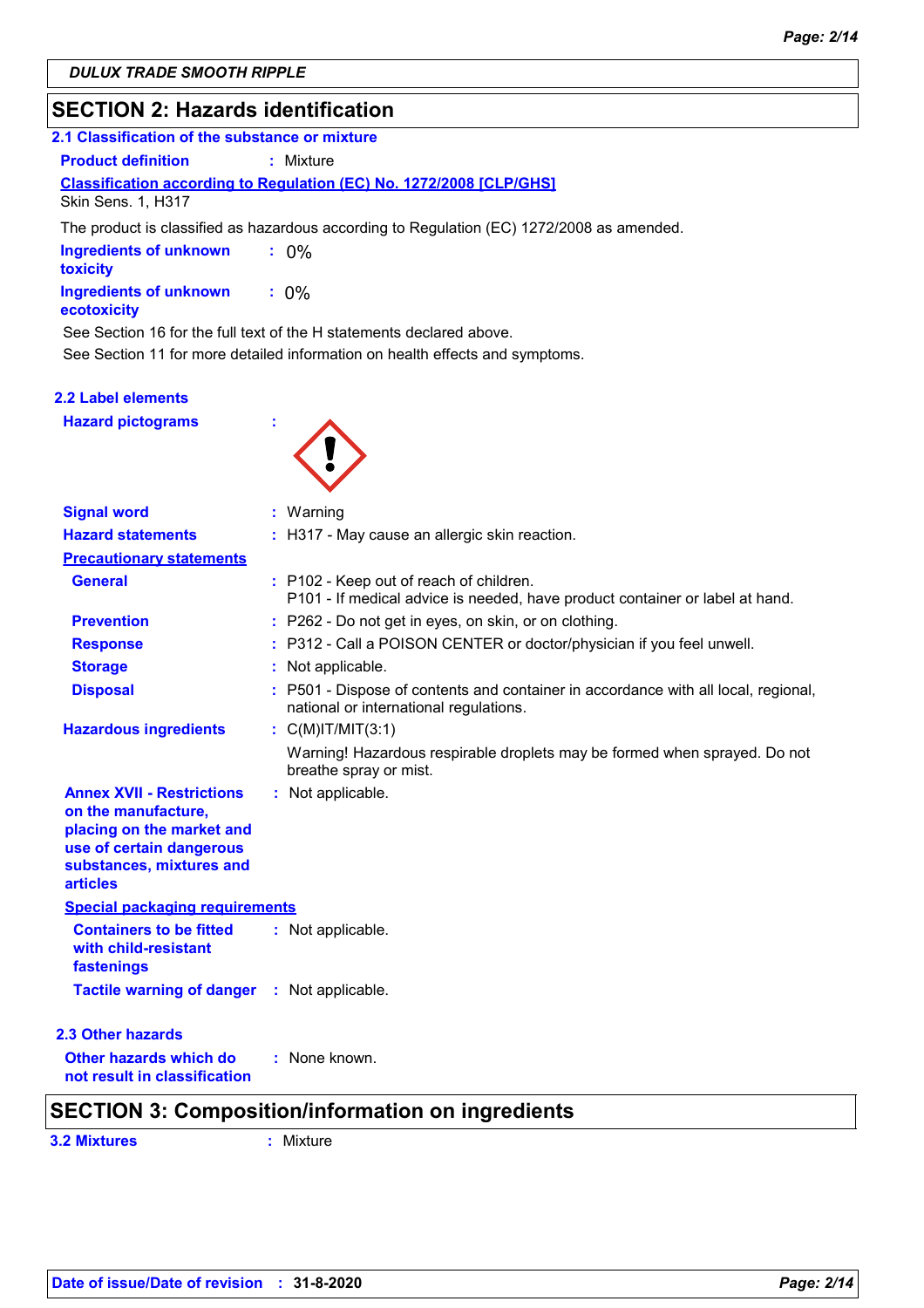### **SECTION 3: Composition/information on ingredients**

| <b>Product/ingredient name</b>          | <b>Identifiers</b>                                                        | $\frac{9}{6}$ | <b>Regulation (EC) No.</b><br>1272/2008 [CLP]                                                                                                                                                                                                                      | <b>Type</b> |
|-----------------------------------------|---------------------------------------------------------------------------|---------------|--------------------------------------------------------------------------------------------------------------------------------------------------------------------------------------------------------------------------------------------------------------------|-------------|
| 4-Nonylphenol, branched,<br>ethoxylated | EC: 500-315-8<br>CAS: 127087-87-0                                         | l≤0,3         | Acute Tox. 4, H302<br>Acute Tox. 4, H332<br>Eye Dam. 1, H318<br>Aquatic Chronic 2, H411                                                                                                                                                                            | [1] [5]     |
| $C(M)$ IT/MIT $(3:1)$                   | REACH #:<br>01-2120764691-48<br>CAS: 55965-84-9<br>Index:<br>613-167-00-5 | < 0,0025      | Acute Tox. 3, H301<br>Acute Tox. 2, H310<br>Acute Tox. 2, H330<br>Skin Corr. 1C, H314<br>Eye Dam. 1, H318<br>Skin Sens. 1A, H317<br>Aquatic Acute 1, H400 (M=100)<br>Aquatic Chronic 1, H410 (M=100)                                                               | $[1]$       |
| acrylic acid                            | EC: 201-177-9<br>CAS: 79-10-7<br>Index:<br>607-061-00-8                   | < 0, 1        | Flam. Liq. 3, H226<br>Acute Tox. 2, H300<br>Acute Tox. 3, H311<br>Acute Tox. 4, H332<br>Skin Corr. 1A, H314<br>Eye Dam. 1, H318<br>STOT SE 3, H335<br>Aquatic Acute 1, H400 (M=1)<br>See Section 16 for<br>the full text of the H<br>statements declared<br>above. | [1] [2]     |

There are no additional ingredients present which, within the current knowledge of the supplier and in the

concentrations applicable, are classified as hazardous to health or the environment, are PBTs, vPvBs or Substances of equivalent concern, or have been assigned a workplace exposure limit and hence require reporting in this section.

Type

[1] Substance classified with a health or environmental hazard

[2] Substance with a workplace exposure limit

[3] Substance meets the criteria for PBT according to Regulation (EC) No. 1907/2006, Annex XIII

[4] Substance meets the criteria for vPvB according to Regulation (EC) No. 1907/2006, Annex XIII

[5] Substance of equivalent concern

[6] Additional disclosure due to company policy

Occupational exposure limits, if available, are listed in Section 8.

### **SECTION 4: First aid measures**

#### **4.1 Description of first aid measures**

| <b>General</b>                    | : In all cases of doubt, or when symptoms persist, seek medical attention. Never give<br>anything by mouth to an unconscious person. If unconscious, place in recovery<br>position and seek medical advice.                                                              |
|-----------------------------------|--------------------------------------------------------------------------------------------------------------------------------------------------------------------------------------------------------------------------------------------------------------------------|
| <b>Eye contact</b>                | : Remove contact lenses, irrigate copiously with clean, fresh water, holding the<br>eyelids apart for at least 10 minutes and seek immediate medical advice.                                                                                                             |
| <b>Inhalation</b>                 | : Remove to fresh air. Keep person warm and at rest. If not breathing, if breathing is<br>irregular or if respiratory arrest occurs, provide artificial respiration or oxygen by<br>trained personnel.                                                                   |
| <b>Skin contact</b>               | : Remove contaminated clothing and shoes. Wash skin thoroughly with soap and<br>water or use recognised skin cleanser. Do NOT use solvents or thinners.                                                                                                                  |
| <b>Ingestion</b>                  | : If swallowed, seek medical advice immediately and show the container or label.<br>Keep person warm and at rest. Do NOT induce vomiting.                                                                                                                                |
| <b>Protection of first-aiders</b> | : No action shall be taken involving any personal risk or without suitable training. It<br>may be dangerous to the person providing aid to give mouth-to-mouth resuscitation.<br>Wash contaminated clothing thoroughly with water before removing it, or wear<br>gloves. |

#### **4.2 Most important symptoms and effects, both acute and delayed**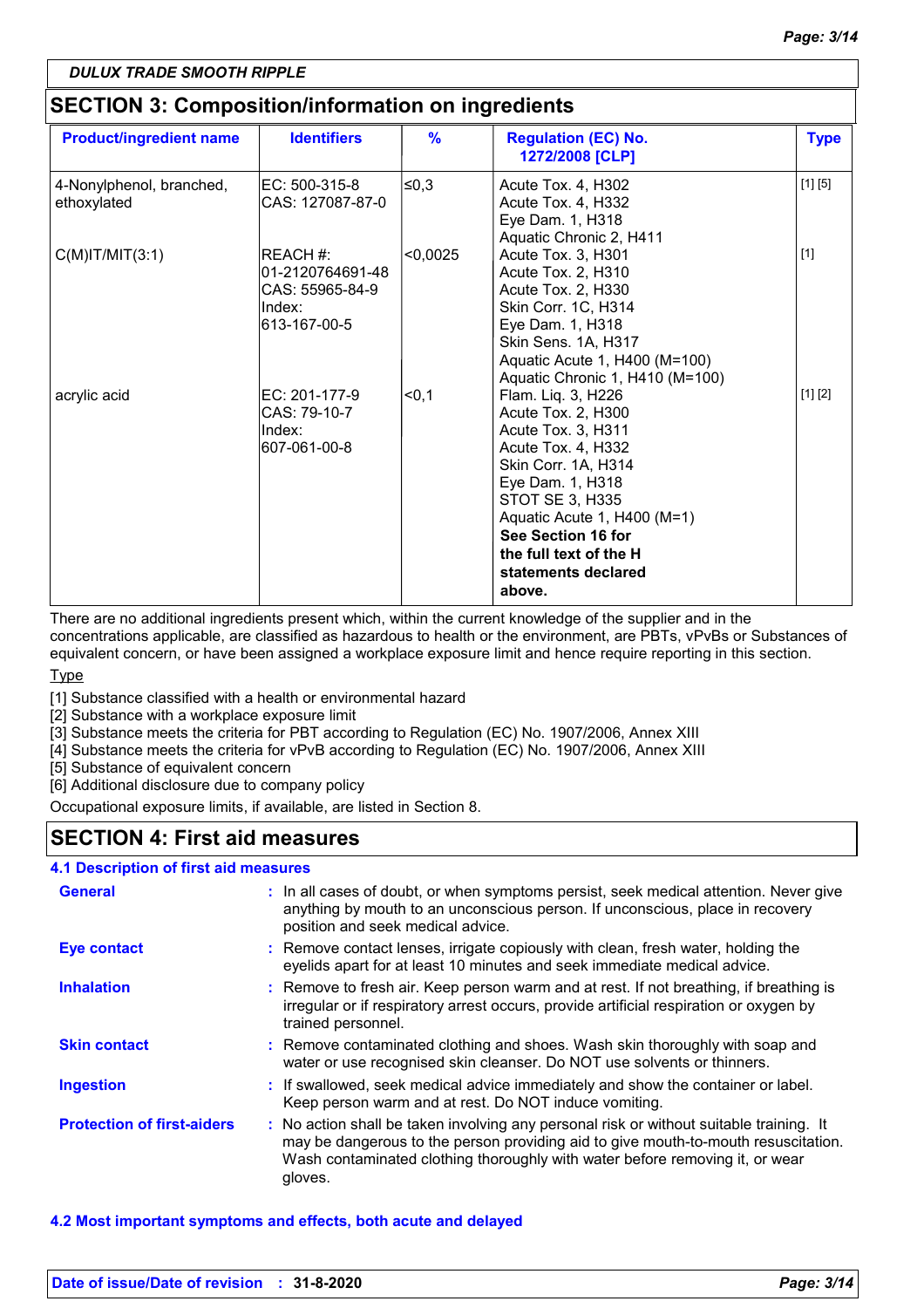### **SECTION 4: First aid measures**

There are no data available on the mixture itself. The mixture has been assessed following the conventional method of the CLP Regulation (EC) No 1272/2008 and is classified for toxicological properties accordingly. See Sections 2 and 3 for details.

Exposure to component solvent vapour concentrations in excess of the stated occupational exposure limit may result in adverse health effects such as mucous membrane and respiratory system irritation and adverse effects on the kidneys, liver and central nervous system. Symptoms and signs include headache, dizziness, fatigue, muscular weakness, drowsiness and, in extreme cases, loss of consciousness.

Solvents may cause some of the above effects by absorption through the skin. Repeated or prolonged contact with the mixture may cause removal of natural fat from the skin, resulting in non-allergic contact dermatitis and absorption through the skin.

If splashed in the eyes, the liquid may cause irritation and reversible damage.

Ingestion may cause nausea, diarrhea and vomiting.

This takes into account, where known, delayed and immediate effects and also chronic effects of components from short-term and long-term exposure by oral, inhalation and dermal routes of exposure and eye contact.

Contains C(M)IT/MIT(3:1). May produce an allergic reaction.

#### **4.3 Indication of any immediate medical attention and special treatment needed**

| <b>Notes to physician</b>  | : Treat symptomatically. Contact poison treatment specialist immediately if large<br>quantities have been ingested or inhaled. |
|----------------------------|--------------------------------------------------------------------------------------------------------------------------------|
| <b>Specific treatments</b> | No specific treatment.                                                                                                         |

See toxicological information (Section 11)

#### **SECTION 5: Firefighting measures** Recommended: alcohol-resistant foam, CO₂, powders, water spray. **: :** Do not use water jet. **Hazardous combustion products Hazards from the substance or mixture Special protective equipment for fire-fighters 5.1 Extinguishing media :** Fire will produce dense black smoke. Exposure to decomposition products may **:** Decomposition products may include the following materials: carbon monoxide, **:** Appropriate breathing apparatus may be required. **Suitable extinguishing media Unsuitable extinguishing media 5.2 Special hazards arising from the substance or mixture 5.3 Advice for firefighters Special protective actions for fire-fighters :** Cool closed containers exposed to fire with water. Do not release runoff from fire to cause a health hazard. drains or watercourses. carbon dioxide, smoke, oxides of nitrogen.

### **SECTION 6: Accidental release measures**

|                                                |    | 6.1 Personal precautions, protective equipment and emergency procedures                                                                                                                                         |
|------------------------------------------------|----|-----------------------------------------------------------------------------------------------------------------------------------------------------------------------------------------------------------------|
| For non-emergency<br>personnel                 |    | : Exclude sources of ignition and ventilate the area. Avoid breathing vapour or mist.<br>Refer to protective measures listed in sections 7 and 8.                                                               |
| For emergency responders                       | И. | If specialised clothing is required to deal with the spillage, take note of any<br>information in Section 8 on suitable and unsuitable materials. See also the<br>information in "For non-emergency personnel". |
| <b>6.2 Environmental</b><br><b>precautions</b> |    | : Do not allow to enter drains or watercourses. If the product contaminates lakes,<br>rivers, or sewers, inform the appropriate authorities in accordance with local<br>regulations.                            |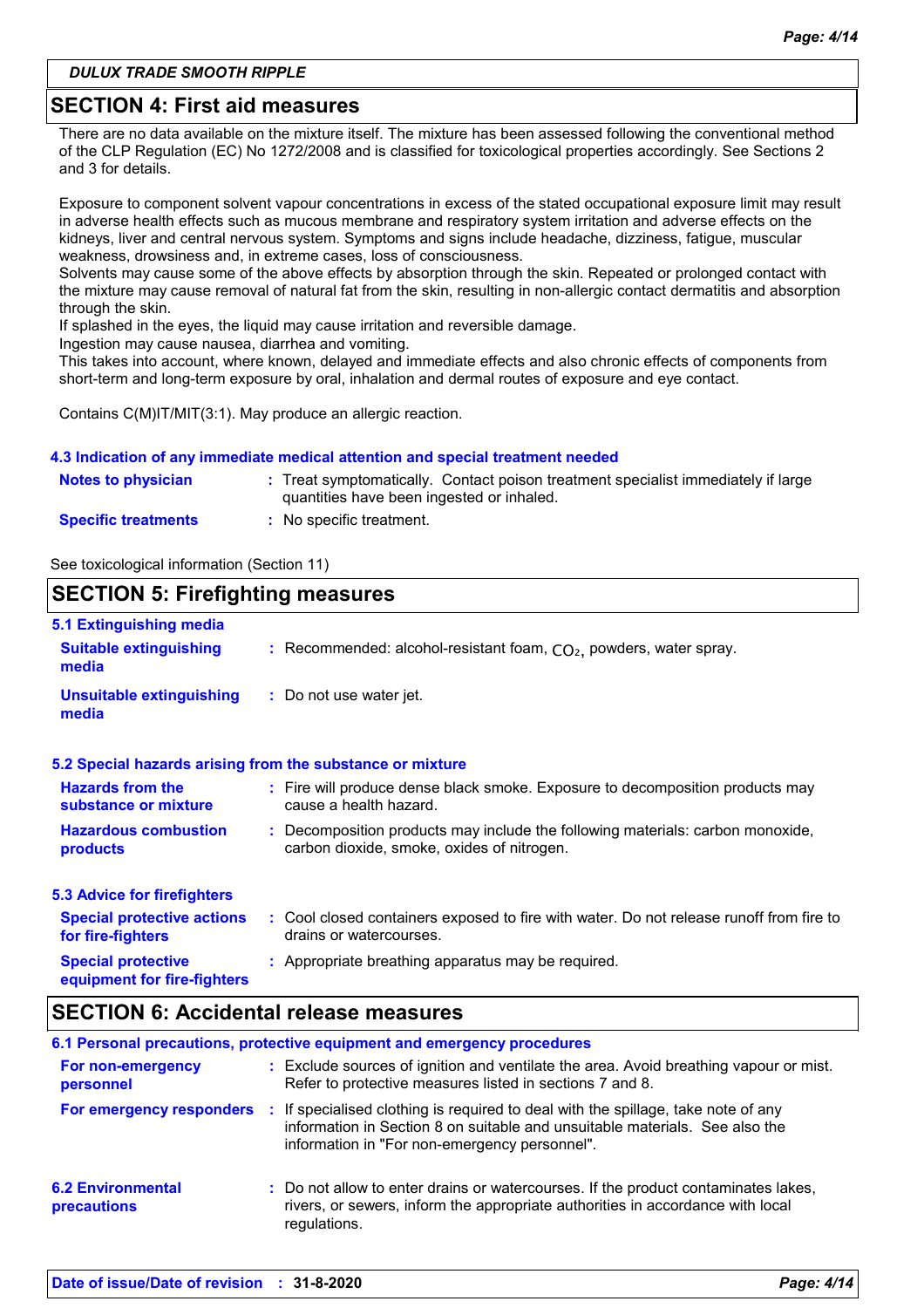### **SECTION 6: Accidental release measures**

| 6.3 Methods and material<br>for containment and<br>cleaning up | : Contain and collect spillage with non-combustible, absorbent material e.g. sand,<br>earth, vermiculite or diatomaceous earth and place in container for disposal<br>according to local regulations (see Section 13). Preferably clean with a detergent.<br>Avoid using solvents. |
|----------------------------------------------------------------|------------------------------------------------------------------------------------------------------------------------------------------------------------------------------------------------------------------------------------------------------------------------------------|
| 6.4 Reference to other<br><b>sections</b>                      | : See Section 1 for emergency contact information.<br>See Section 8 for information on appropriate personal protective equipment.<br>See Section 13 for additional waste treatment information.                                                                                    |

### **SECTION 7: Handling and storage**

The information in this section contains generic advice and guidance. The list of Identified Uses in Section 1 should be consulted for any available use-specific information provided in the Exposure Scenario(s).

| <b>7.1 Precautions for safe</b><br>handling | : Prevent the creation of flammable or explosive concentrations of vapours in air and<br>avoid vapour concentrations higher than the occupational exposure limits.<br>In addition, the product should only be used in areas from which all naked lights and<br>other sources of ignition have been excluded. Electrical equipment should be<br>protected to the appropriate standard.<br>Mixture may charge electrostatically: always use earthing leads when transferring<br>from one container to another.<br>Operators should wear antistatic footwear and clothing and floors should be of the<br>conducting type.<br>Keep away from heat, sparks and flame. No sparking tools should be used.<br>Avoid contact with skin and eyes. Avoid the inhalation of dust, particulates, spray or<br>mist arising from the application of this mixture. Avoid inhalation of dust from<br>sanding.<br>Eating, drinking and smoking should be prohibited in areas where this material is<br>handled, stored and processed.<br>Put on appropriate personal protective equipment (see Section 8).<br>Never use pressure to empty. Container is not a pressure vessel.<br>Always keep in containers made from the same material as the original one.<br>Comply with the health and safety at work laws.<br>Do not allow to enter drains or watercourses.<br>Information on fire and explosion protection<br>Vapours are heavier than air and may spread along floors. Vapours may form<br>explosive mixtures with air. |
|---------------------------------------------|--------------------------------------------------------------------------------------------------------------------------------------------------------------------------------------------------------------------------------------------------------------------------------------------------------------------------------------------------------------------------------------------------------------------------------------------------------------------------------------------------------------------------------------------------------------------------------------------------------------------------------------------------------------------------------------------------------------------------------------------------------------------------------------------------------------------------------------------------------------------------------------------------------------------------------------------------------------------------------------------------------------------------------------------------------------------------------------------------------------------------------------------------------------------------------------------------------------------------------------------------------------------------------------------------------------------------------------------------------------------------------------------------------------------------------------------------------------------------------------------------------------|
|---------------------------------------------|--------------------------------------------------------------------------------------------------------------------------------------------------------------------------------------------------------------------------------------------------------------------------------------------------------------------------------------------------------------------------------------------------------------------------------------------------------------------------------------------------------------------------------------------------------------------------------------------------------------------------------------------------------------------------------------------------------------------------------------------------------------------------------------------------------------------------------------------------------------------------------------------------------------------------------------------------------------------------------------------------------------------------------------------------------------------------------------------------------------------------------------------------------------------------------------------------------------------------------------------------------------------------------------------------------------------------------------------------------------------------------------------------------------------------------------------------------------------------------------------------------------|

#### **7.2 Conditions for safe storage, including any incompatibilities**

Store in accordance with local regulations.

#### **Notes on joint storage**

Keep away from: oxidising agents, strong alkalis, strong acids.

#### **Additional information on storage conditions**

Observe label precautions. Store in a dry, cool and well-ventilated area. Keep away from heat and direct sunlight. Keep away from sources of ignition. No smoking. Prevent unauthorised access. Containers that have been opened must be carefully resealed and kept upright to prevent leakage.

| 7.3 Specific end use(s)           |                  |
|-----------------------------------|------------------|
| <b>Recommendations</b>            | : Not available. |
| <b>Industrial sector specific</b> | : Not available. |

#### **solutions**

### **SECTION 8: Exposure controls/personal protection**

The information in this section contains generic advice and guidance. Information is provided based on typical anticipated uses of the product. Additional measures might be required for bulk handling or other uses that could significantly increase worker exposure or environmental releases.

#### **8.1 Control parameters**

**Occupational exposure limits**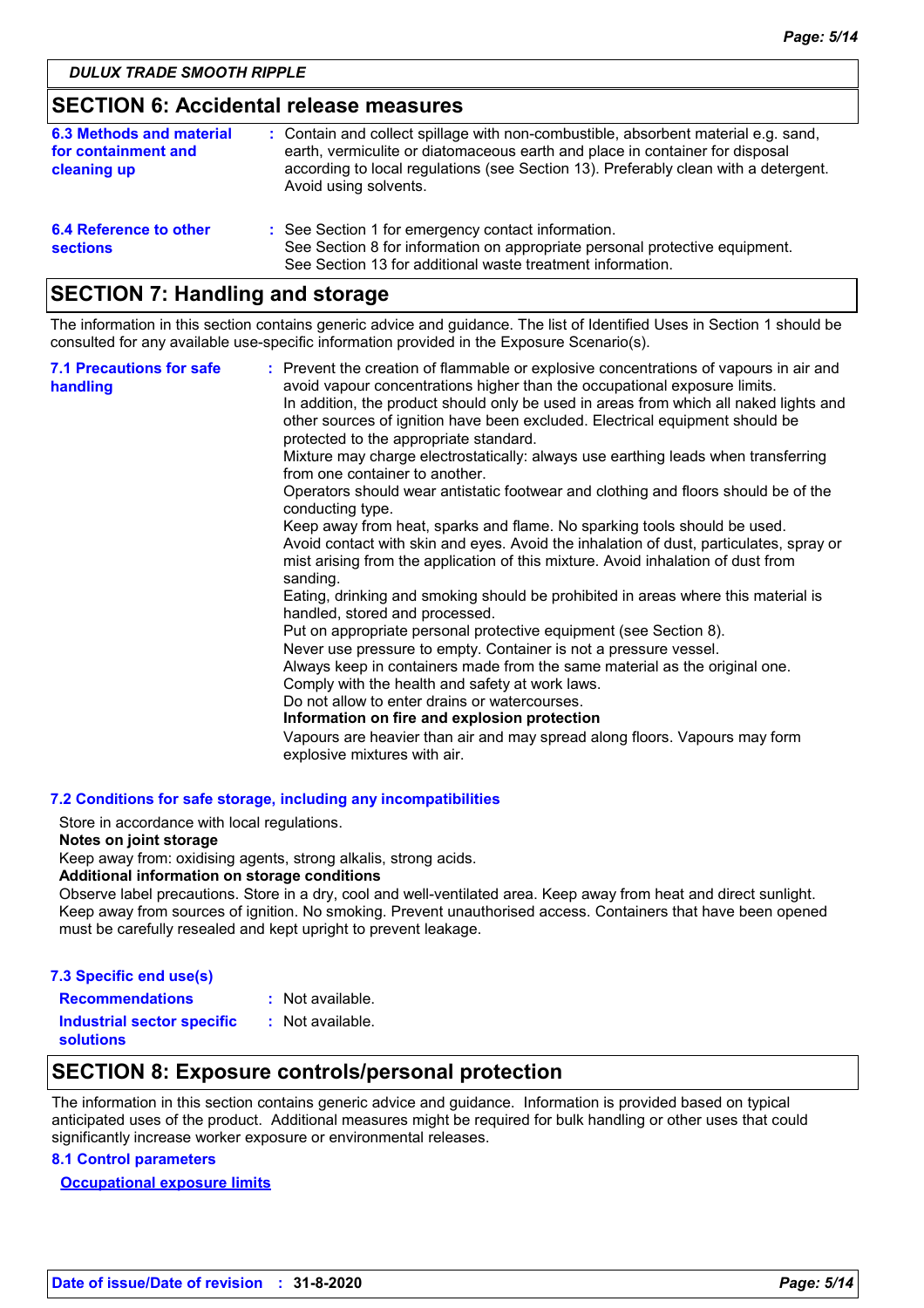### **SECTION 8: Exposure controls/personal protection**

| <b>Product/ingredient name</b>                    |                                                                                                                           | <b>Exposure limit values</b>                                                                                                                                                                                                                                                                                                                                                                                                                                                                                                                                                                                                                                                                                                                                                                                                                                                                                                                                                                                          |  |  |
|---------------------------------------------------|---------------------------------------------------------------------------------------------------------------------------|-----------------------------------------------------------------------------------------------------------------------------------------------------------------------------------------------------------------------------------------------------------------------------------------------------------------------------------------------------------------------------------------------------------------------------------------------------------------------------------------------------------------------------------------------------------------------------------------------------------------------------------------------------------------------------------------------------------------------------------------------------------------------------------------------------------------------------------------------------------------------------------------------------------------------------------------------------------------------------------------------------------------------|--|--|
| acrylic acid                                      |                                                                                                                           | EU OEL (Europe, 2/2017). Notes: list of indicative occupational                                                                                                                                                                                                                                                                                                                                                                                                                                                                                                                                                                                                                                                                                                                                                                                                                                                                                                                                                       |  |  |
|                                                   |                                                                                                                           | exposure limit values<br>STEL: 20 ppm 15 minutes.                                                                                                                                                                                                                                                                                                                                                                                                                                                                                                                                                                                                                                                                                                                                                                                                                                                                                                                                                                     |  |  |
|                                                   |                                                                                                                           | STEL: 59 mg/m <sup>3</sup> 15 minutes.                                                                                                                                                                                                                                                                                                                                                                                                                                                                                                                                                                                                                                                                                                                                                                                                                                                                                                                                                                                |  |  |
|                                                   |                                                                                                                           | TWA: 10 ppm 8 hours.                                                                                                                                                                                                                                                                                                                                                                                                                                                                                                                                                                                                                                                                                                                                                                                                                                                                                                                                                                                                  |  |  |
|                                                   |                                                                                                                           | TWA: 29 mg/m <sup>3</sup> 8 hours.                                                                                                                                                                                                                                                                                                                                                                                                                                                                                                                                                                                                                                                                                                                                                                                                                                                                                                                                                                                    |  |  |
| <b>Recommended monitoring</b><br>procedures       | required.                                                                                                                 | : If this product contains ingredients with exposure limits, personal, workplace<br>atmosphere or biological monitoring may be required to determine the effectiveness<br>of the ventilation or other control measures and/or the necessity to use respiratory<br>protective equipment. Reference should be made to monitoring standards, such as<br>the following: European Standard EN 689 (Workplace atmospheres - Guidance for<br>the assessment of exposure by inhalation to chemical agents for comparison with<br>limit values and measurement strategy) European Standard EN 14042 (Workplace<br>atmospheres - Guide for the application and use of procedures for the assessment<br>of exposure to chemical and biological agents) European Standard EN 482<br>(Workplace atmospheres - General requirements for the performance of procedures<br>for the measurement of chemical agents) Reference to national guidance<br>documents for methods for the determination of hazardous substances will also be |  |  |
| <b>DNELS/DMELS</b><br>No DNELs/DMELs available.   |                                                                                                                           |                                                                                                                                                                                                                                                                                                                                                                                                                                                                                                                                                                                                                                                                                                                                                                                                                                                                                                                                                                                                                       |  |  |
| <b>PNECs</b><br>No PNECs available                |                                                                                                                           |                                                                                                                                                                                                                                                                                                                                                                                                                                                                                                                                                                                                                                                                                                                                                                                                                                                                                                                                                                                                                       |  |  |
| <b>8.2 Exposure controls</b>                      |                                                                                                                           |                                                                                                                                                                                                                                                                                                                                                                                                                                                                                                                                                                                                                                                                                                                                                                                                                                                                                                                                                                                                                       |  |  |
| <b>Appropriate engineering</b><br><b>controls</b> |                                                                                                                           | : Provide adequate ventilation. Where reasonably practicable, this should be<br>achieved by the use of local exhaust ventilation and good general extraction. If<br>these are not sufficient to maintain concentrations of particulates and solvent<br>vapours below the OEL, suitable respiratory protection must be worn.                                                                                                                                                                                                                                                                                                                                                                                                                                                                                                                                                                                                                                                                                           |  |  |
| <b>Individual protection measures</b>             |                                                                                                                           |                                                                                                                                                                                                                                                                                                                                                                                                                                                                                                                                                                                                                                                                                                                                                                                                                                                                                                                                                                                                                       |  |  |
| <b>Hygiene measures</b>                           |                                                                                                                           | : Wash hands, forearms and face thoroughly after handling chemical products, before<br>eating, smoking and using the lavatory and at the end of the working period.<br>Appropriate techniques should be used to remove potentially contaminated clothing.<br>Contaminated work clothing should not be allowed out of the workplace. Wash<br>contaminated clothing before reusing. Ensure that eyewash stations and safety<br>showers are close to the workstation location.                                                                                                                                                                                                                                                                                                                                                                                                                                                                                                                                           |  |  |
| <b>Eye/face protection</b>                        |                                                                                                                           | : Use safety eyewear designed to protect against splash of liquids.                                                                                                                                                                                                                                                                                                                                                                                                                                                                                                                                                                                                                                                                                                                                                                                                                                                                                                                                                   |  |  |
| <b>Skin protection</b>                            |                                                                                                                           |                                                                                                                                                                                                                                                                                                                                                                                                                                                                                                                                                                                                                                                                                                                                                                                                                                                                                                                                                                                                                       |  |  |
| <b>Hand protection</b>                            |                                                                                                                           |                                                                                                                                                                                                                                                                                                                                                                                                                                                                                                                                                                                                                                                                                                                                                                                                                                                                                                                                                                                                                       |  |  |
| <b>Gloves</b>                                     | material.                                                                                                                 | : When prolonged or frequently repeated contact may occur, a glove with a protection<br>class of 6 (breakthrough time >480 minutes according to EN374) is recommended.<br>Recommended gloves: Viton $\otimes$ or Nitrile, thickness $\geq 0.38$ mm.<br>When only brief contact is expected, a glove with protection class of 2 or higher<br>(breakthrough time > 30 minutes according to EN374) is recommended.<br>Recommended gloves: Nitrile, thickness ≥ 0.12 mm.<br>Gloves should be replaced regularly and if there is any sign of damage to the glove                                                                                                                                                                                                                                                                                                                                                                                                                                                           |  |  |
|                                                   | damage and poor maintenance.                                                                                              | The performance or effectiveness of the glove may be reduced by physical/chemical                                                                                                                                                                                                                                                                                                                                                                                                                                                                                                                                                                                                                                                                                                                                                                                                                                                                                                                                     |  |  |
| <b>Body protection</b>                            | : Personnel should wear antistatic clothing made of natural fibres or of high-<br>temperature-resistant synthetic fibres. |                                                                                                                                                                                                                                                                                                                                                                                                                                                                                                                                                                                                                                                                                                                                                                                                                                                                                                                                                                                                                       |  |  |
| <b>Other skin protection</b>                      |                                                                                                                           | : Appropriate footwear and any additional skin protection measures should be<br>selected based on the task being performed and the risks involved and should be<br>approved by a specialist before handling this product.                                                                                                                                                                                                                                                                                                                                                                                                                                                                                                                                                                                                                                                                                                                                                                                             |  |  |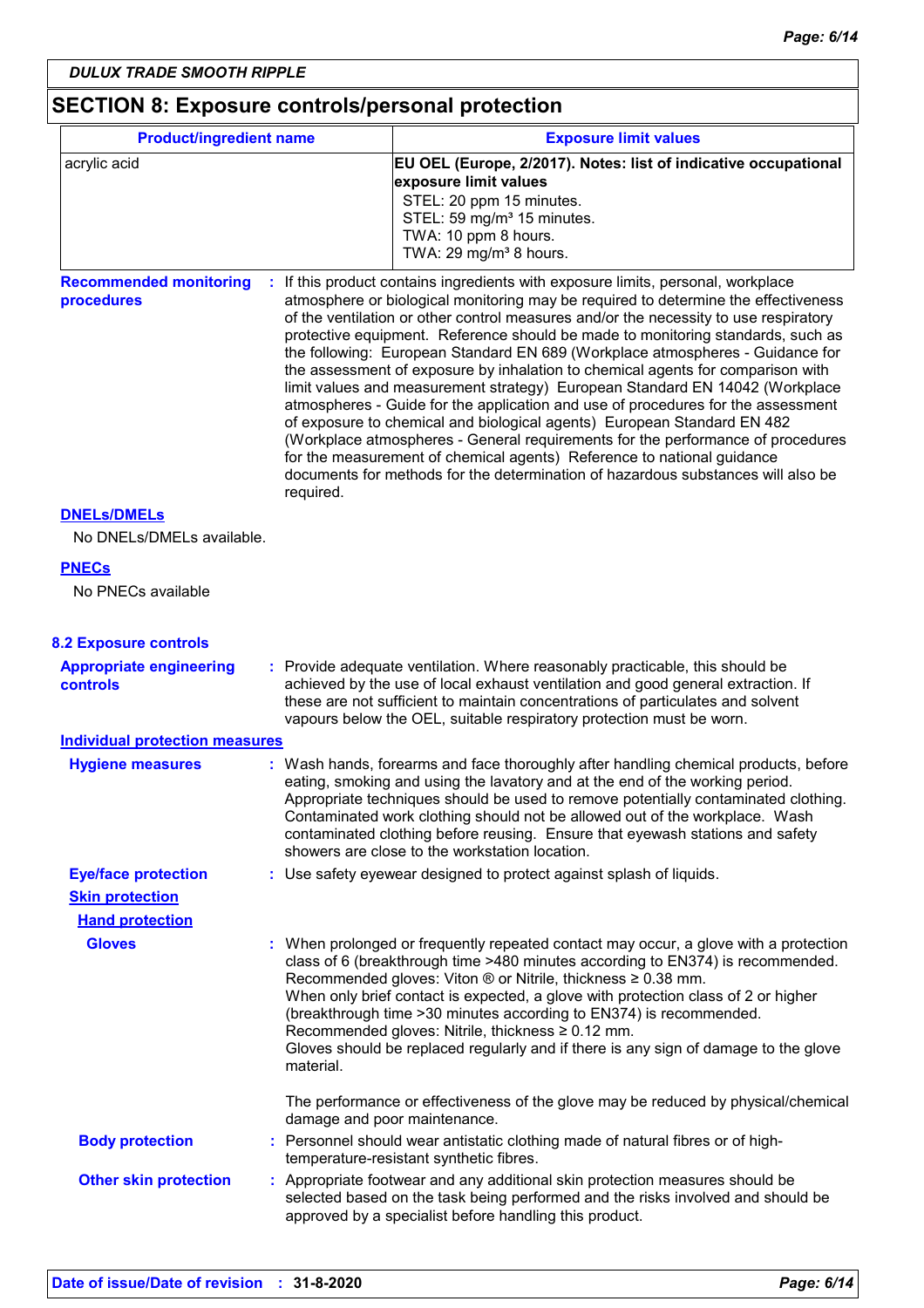| <b>Respiratory protection</b>             | : If workers are exposed to concentrations above the exposure limit, they must use<br>appropriate, certified respirators.                                                                                                                                                                                                                                                                                                                                                                                                                                                                                                                                                               |
|-------------------------------------------|-----------------------------------------------------------------------------------------------------------------------------------------------------------------------------------------------------------------------------------------------------------------------------------------------------------------------------------------------------------------------------------------------------------------------------------------------------------------------------------------------------------------------------------------------------------------------------------------------------------------------------------------------------------------------------------------|
|                                           | OLD LEAD-BASED PAINTS:                                                                                                                                                                                                                                                                                                                                                                                                                                                                                                                                                                                                                                                                  |
|                                           | When surfaces are to be prepared for painting, account should be taken of the age<br>of the property and the possibility that lead-pigmented paint might be present. There<br>is a possibility that ingestion or inhalation of scrapings or dust arising from the<br>preparation work could cause health effects. As a working rule you should assume<br>that this will be the case if the age of the property is pre 1960.                                                                                                                                                                                                                                                             |
|                                           | Where possible wet sanding or chemical stripping methods should be used with<br>surfaces of this type to avoid the creation of dust. When dry sanding cannot be<br>avoided, and effective local exhaust ventilation is not available, it is recommended<br>that a dust respirator is worn, that is approved for use with lead dusts, and its type<br>selected on the basis of the COSHH assessment, taking into account the<br>Workplace Exposure Limit for lead in air. Furthermore, steps should be taken to<br>ensure containment of the dusts created, and that all practicable measures are<br>taken to clean up thoroughly all deposits of dusts in and around the affected area. |
|                                           | Respiratory protection in case of dust or spray mist formation. (particle filter EN143<br>type P2) Respiratory protection in case of vapour formation. (half mask with<br>combination filter A2-P2 til concentrations of 0,5 Vol%.)                                                                                                                                                                                                                                                                                                                                                                                                                                                     |
|                                           | The current Control of Lead at Work Regulations approved code of practice should<br>be consulted for advice on protective clothing and personal hygiene precautions.<br>Care should also be taken to exclude visitors, members of the household and<br>especially children from the affected area, during the actual work and the<br>subsequent clean up operations. All scrapings, dust, etc. should be disposed of by<br>the professional painting contractor as Hazardous Waste.                                                                                                                                                                                                     |
|                                           | Extra precautions will also need to be taken when burning off old lead-based paints<br>because fumes containing lead will be produced. It is recommended that a<br>respirator, approved for use with particulate fumes of lead is selected on the basis<br>of the COSHH assessment, taking into account the Workplace Exposure Limit for<br>lead in air. Similar precautions to those given above about sanding should be taken<br>with reference to protective clothing, disposal of scrapings and dusts, and exclusion<br>of other personnel and especially children from the building during actual work and<br>the subsequent clean up operations.                                  |
|                                           | Avoid the inhalation of dust. Wear suitable face mask if dry sanding. Special<br>precautions should be taken during surface preparation of pre-1960s paint surfaces<br>over wood and metal as they may contain harmful lead.                                                                                                                                                                                                                                                                                                                                                                                                                                                            |
| <b>Environmental exposure</b><br>controls | : Do not allow to enter drains or watercourses.                                                                                                                                                                                                                                                                                                                                                                                                                                                                                                                                                                                                                                         |

### **SECTION 9: Physical and chemical properties**

| 9.1. Information on basic physical and chemical properties |                                   |
|------------------------------------------------------------|-----------------------------------|
| <b>Appearance</b>                                          |                                   |
| <b>Physical state</b>                                      | : Liguid.                         |
| <b>Colour</b>                                              | : Various: See label.             |
| <b>Odour</b>                                               | $:$ Not available.                |
| <b>Odour threshold</b>                                     | : Not available.                  |
| рH                                                         | $:$ Not available.                |
| <b>Melting point/freezing point</b>                        | $:$ Not available.                |
| Initial boiling point and boiling<br>range                 | $:$ Not available.                |
| <b>Flash point</b><br><b>Evaporation rate</b>              | Not applicable.<br>Not available. |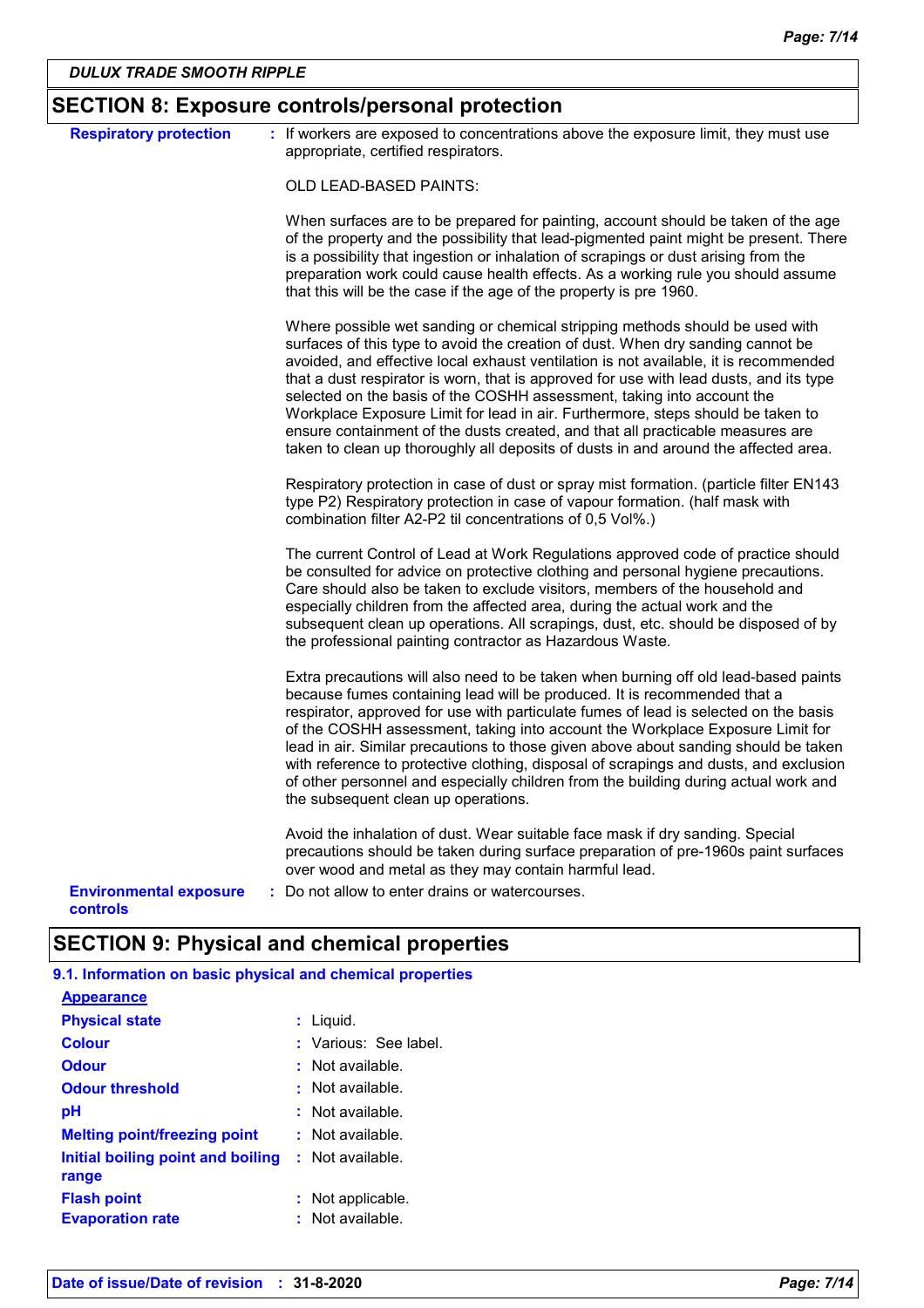### **SECTION 9: Physical and chemical properties**

| <b>Upper/lower flammability or</b><br>explosive limits | $:$ Not available.                                         |
|--------------------------------------------------------|------------------------------------------------------------|
| <b>Vapour pressure</b>                                 | $:$ Not available.                                         |
| <b>Vapour density</b>                                  | $:$ Not available.                                         |
| <b>Relative density</b>                                | : 1,396                                                    |
| <b>Solubility(ies)</b>                                 | : Easily soluble in the following materials: cold water.   |
| <b>Partition coefficient: n-octanol/</b><br>water      | : Not available.                                           |
| <b>Auto-ignition temperature</b>                       | : Not available.                                           |
| <b>Decomposition temperature</b>                       | $:$ Not available.                                         |
| <b>Viscosity</b>                                       | : Kinematic (room temperature): $11,46$ cm <sup>2</sup> /s |
| <b>Explosive properties</b>                            | : Not available.                                           |
| <b>Oxidising properties</b>                            | $:$ Not available.                                         |
| 9.2. Other information                                 |                                                            |
| <b>Solubility in water</b>                             | Not available.                                             |

### **SECTION 10: Stability and reactivity**

| <b>10.6 Hazardous</b><br>decomposition products | : Decomposition products may include the following materials: carbon monoxide,<br>carbon dioxide, smoke, oxides of nitrogen.        |
|-------------------------------------------------|-------------------------------------------------------------------------------------------------------------------------------------|
| <b>10.5 Incompatible materials</b>              | : Keep away from the following materials to prevent strong exothermic reactions:<br>oxidising agents, strong alkalis, strong acids. |
| <b>10.4 Conditions to avoid</b>                 | : When exposed to high temperatures may produce hazardous decomposition<br>products.                                                |
| 10.3 Possibility of<br>hazardous reactions      | : Under normal conditions of storage and use, hazardous reactions will not occur.                                                   |
| <b>10.2 Chemical stability</b>                  | : Stable under recommended storage and handling conditions (see Section 7).                                                         |
| <b>10.1 Reactivity</b>                          | : No specific test data related to reactivity available for this product or its ingredients.                                        |

### **SECTION 11: Toxicological information**

#### **11.1 Information on toxicological effects**

There are no data available on the mixture itself. The mixture has been assessed following the conventional method of the CLP Regulation (EC) No 1272/2008 and is classified for toxicological properties accordingly. See Sections 2 and 3 for details.

Exposure to component solvent vapour concentrations in excess of the stated occupational exposure limit may result in adverse health effects such as mucous membrane and respiratory system irritation and adverse effects on the kidneys, liver and central nervous system. Symptoms and signs include headache, dizziness, fatigue, muscular weakness, drowsiness and, in extreme cases, loss of consciousness.

Solvents may cause some of the above effects by absorption through the skin. Repeated or prolonged contact with the mixture may cause removal of natural fat from the skin, resulting in non-allergic contact dermatitis and absorption through the skin.

If splashed in the eyes, the liquid may cause irritation and reversible damage.

Ingestion may cause nausea, diarrhea and vomiting.

This takes into account, where known, delayed and immediate effects and also chronic effects of components from short-term and long-term exposure by oral, inhalation and dermal routes of exposure and eye contact.

Contains C(M)IT/MIT(3:1). May produce an allergic reaction.

**Acute toxicity**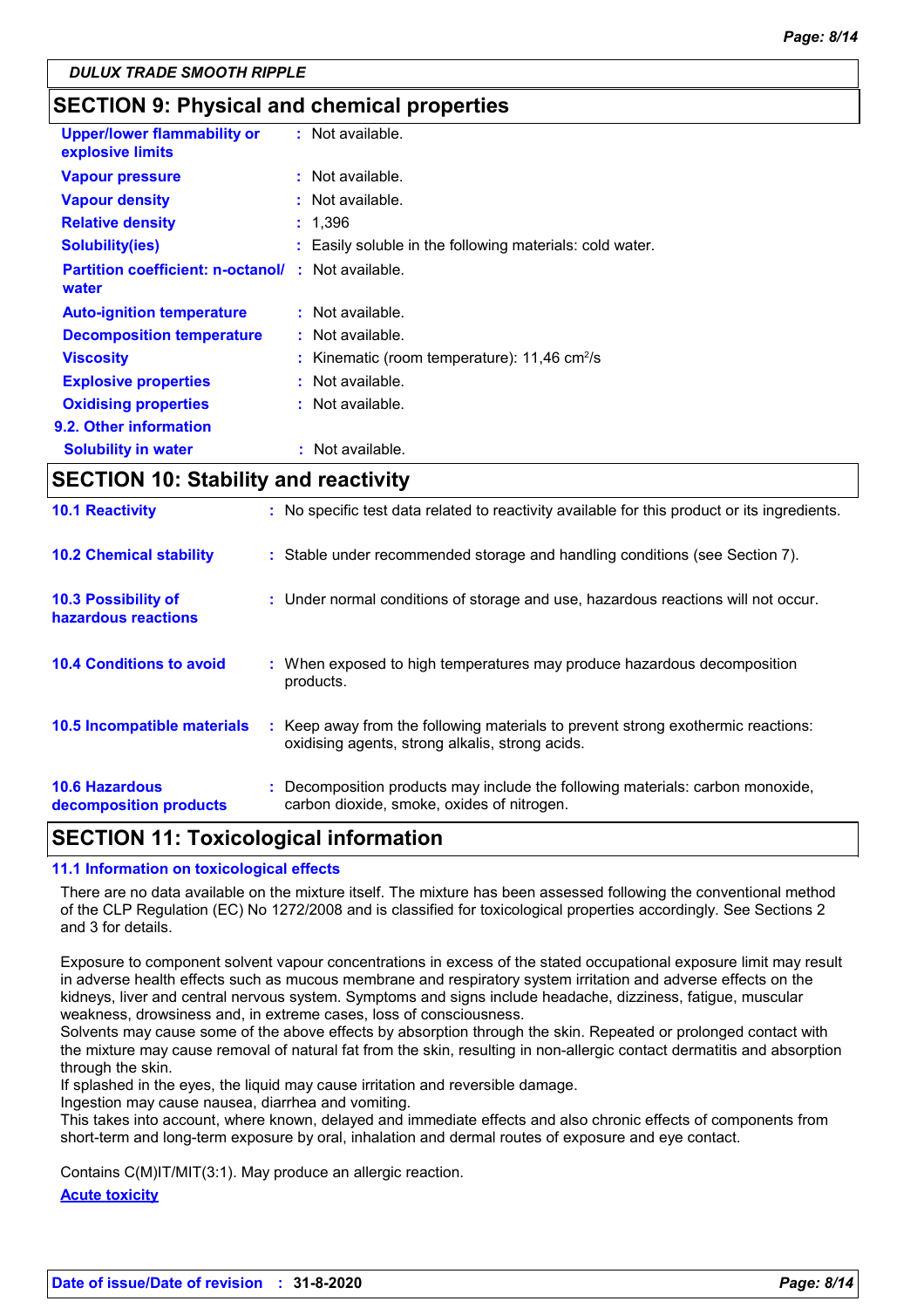### **SECTION 11: Toxicological information**

| <b>Product/ingredient name</b> | <b>Result</b>                        | <b>Species</b> | <b>Dose</b> | <b>Exposure</b> |
|--------------------------------|--------------------------------------|----------------|-------------|-----------------|
| acrylic acid                   | LD50 Dermal                          | Rabbit         | 640 mg/kg   |                 |
|                                | LD50 Dermal                          | Rabbit         | 280 uL/kg   |                 |
|                                | LD50 Intraperitoneal                 | Mouse          | 144 mg/kg   |                 |
|                                | LD50 Intraperitoneal                 | Rat            | 22 mg/kg    |                 |
|                                | LD50 Oral                            | Mouse          | 2400 mg/kg  |                 |
|                                | LD50 Oral                            | Rat            | 1337 mg/kg  | -               |
|                                | LD50 Oral                            | Rat            | 33500 µg/kg |                 |
|                                | LD50 Route of exposure<br>unreported | Mouse          | 830 mg/kg   |                 |
|                                | LD50 Route of exposure<br>unreported | Rabbit         | $250$ mg/kg |                 |
|                                | LD50 Route of exposure<br>unreported | Rat            | 1250 mg/kg  |                 |
|                                | LD50 Subcutaneous                    | Mouse          | 1590 mg/kg  |                 |

**Conclusion/Summary :** Not available.

#### **Acute toxicity estimates**

Not available.

#### **Irritation/Corrosion**

| <b>Product/ingredient name</b>                            | <b>Result</b>          | <b>Species</b> | <b>Score</b>             | <b>Exposure</b>          | <b>Observation</b>       |
|-----------------------------------------------------------|------------------------|----------------|--------------------------|--------------------------|--------------------------|
| $C(M)$ IT/MIT $(3:1)$                                     | Skin - Severe irritant | Human          | $\blacksquare$           | 0.01 Percent             |                          |
| acrylic acid                                              | Eyes - Severe irritant | Rabbit         | $\blacksquare$           | 24 hours 250             |                          |
|                                                           |                        |                |                          | Micrograms               |                          |
|                                                           | Eyes - Severe irritant | Rabbit         | $\overline{\phantom{a}}$ | 1 milligrams             |                          |
|                                                           | Skin - Severe irritant | Rabbit         | $\overline{\phantom{a}}$ | 24 hours 5<br>milligrams | $\overline{\phantom{a}}$ |
|                                                           | Skin - Severe irritant | Rabbit         | L,                       | 500                      |                          |
|                                                           |                        |                |                          | milligrams               |                          |
| <b>Conclusion/Summary</b>                                 | : Not available.       |                |                          |                          |                          |
| <b>Sensitisation</b>                                      |                        |                |                          |                          |                          |
| <b>Conclusion/Summary</b>                                 | : Not available.       |                |                          |                          |                          |
| <b>Mutagenicity</b>                                       |                        |                |                          |                          |                          |
| <b>Conclusion/Summary</b>                                 | : Not available.       |                |                          |                          |                          |
| <b>Carcinogenicity</b>                                    |                        |                |                          |                          |                          |
| <b>Conclusion/Summary</b>                                 | : Not available.       |                |                          |                          |                          |
| <b>Reproductive toxicity</b>                              |                        |                |                          |                          |                          |
| <b>Conclusion/Summary</b>                                 | : Not available.       |                |                          |                          |                          |
| <b>Teratogenicity</b>                                     |                        |                |                          |                          |                          |
| <b>Conclusion/Summary</b>                                 | : Not available.       |                |                          |                          |                          |
| <b>Specific target organ toxicity (single exposure)</b>   |                        |                |                          |                          |                          |
| Not available.                                            |                        |                |                          |                          |                          |
| <b>Specific target organ toxicity (repeated exposure)</b> |                        |                |                          |                          |                          |
| Not available.                                            |                        |                |                          |                          |                          |
|                                                           |                        |                |                          |                          |                          |
| <b>Aspiration hazard</b>                                  |                        |                |                          |                          |                          |
| Not available.                                            |                        |                |                          |                          |                          |
|                                                           |                        |                |                          |                          |                          |
| <b>Other information</b>                                  | : Not available.       |                |                          |                          |                          |
|                                                           |                        |                |                          |                          |                          |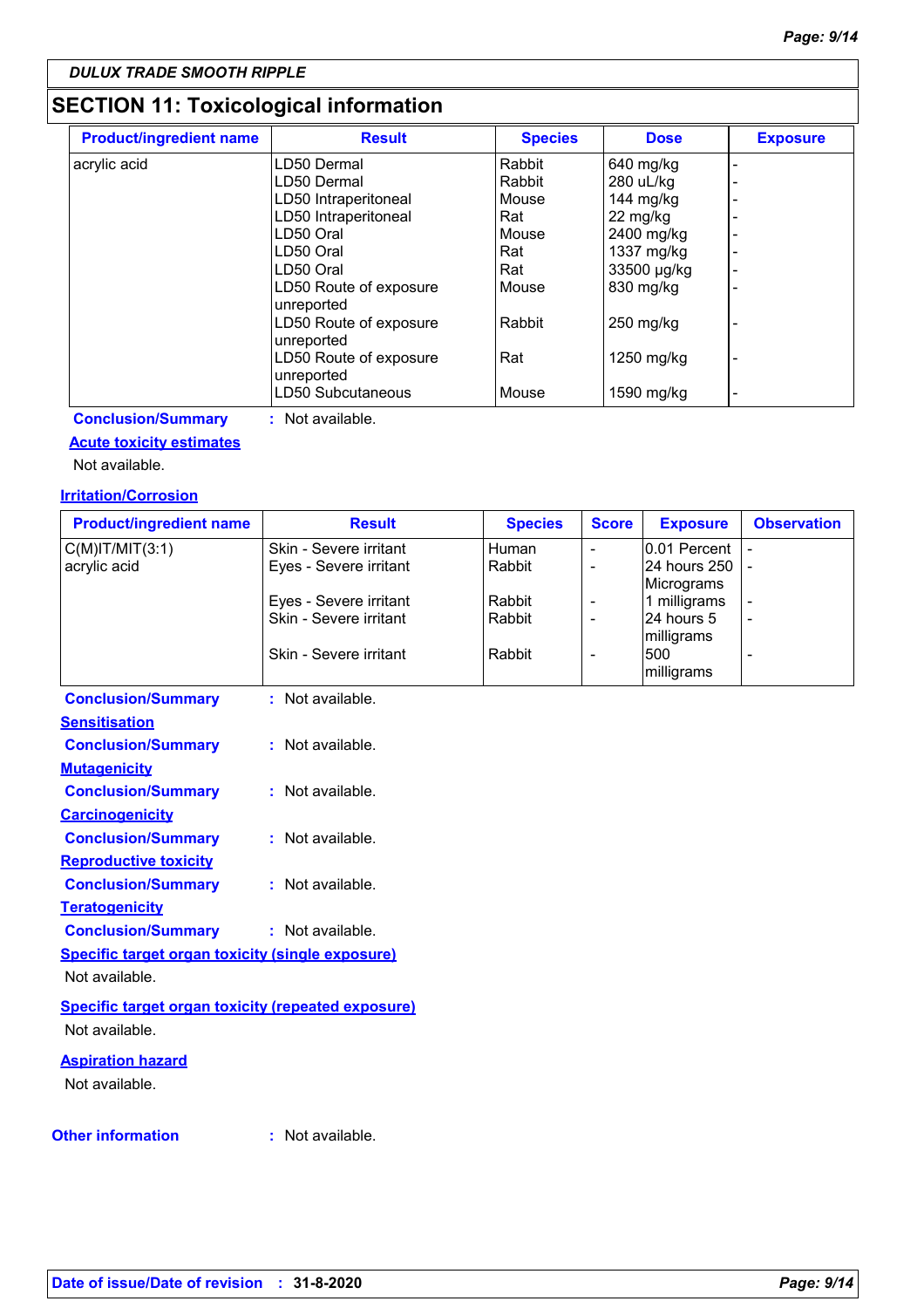### **SECTION 12: Ecological information**

#### **12.1 Toxicity**

There are no data available on the mixture itself. Do not allow to enter drains or watercourses.

The mixture has been assessed following the summation method of the CLP Regulation (EC) No 1272/2008 and is not classified as hazardous to the environment, but contains substance(s) hazardous to the environment. See section 3 for details.

| <b>Product/ingredient name</b> | <b>Result</b>                     | <b>Species</b>                       | <b>Exposure</b> |
|--------------------------------|-----------------------------------|--------------------------------------|-----------------|
| acrylic acid                   | Chronic NOEC 3,8 mg/l Fresh water | Daphnia - Daphnia magna -<br>Neonate | $ 21$ days      |
| <b>Conclusion/Summary</b>      | Not available.                    |                                      |                 |

#### **12.2 Persistence and degradability**

**Conclusion/Summary :** Not available.

#### **12.3 Bioaccumulative potential**

| <b>Product/ingredient name</b> | <b>⊥LoɑP</b> ‱ | <b>BCF</b> | <b>Potential</b> |
|--------------------------------|----------------|------------|------------------|
| acrylic acid                   | 0,38           | 3.162      | low              |

| <b>12.4 Mobility in soil</b>                            |                  |
|---------------------------------------------------------|------------------|
| <b>Soil/water partition</b><br><b>coefficient (Koc)</b> | : Not available. |
| <b>Mobility</b>                                         | : Not available. |

| 12.5 Results of PBT and vPvB assessment |                                                     |  |  |  |  |  |
|-----------------------------------------|-----------------------------------------------------|--|--|--|--|--|
| <b>PBT</b>                              | : Not applicable.                                   |  |  |  |  |  |
| <b>vPvB</b>                             | : Not applicable.                                   |  |  |  |  |  |
| <b>12.6 Other adverse effects</b>       | : No known significant effects or critical hazards. |  |  |  |  |  |

### **SECTION 13: Disposal considerations**

The information in this section contains generic advice and guidance. The list of Identified Uses in Section 1 should be consulted for any available use-specific information provided in the Exposure Scenario(s).

| <b>13.1 Waste treatment methods</b> |                                                                                                                                                                                                                                                                                                                                                                                                                                                                                                                                                      |  |
|-------------------------------------|------------------------------------------------------------------------------------------------------------------------------------------------------------------------------------------------------------------------------------------------------------------------------------------------------------------------------------------------------------------------------------------------------------------------------------------------------------------------------------------------------------------------------------------------------|--|
| <b>Product</b>                      |                                                                                                                                                                                                                                                                                                                                                                                                                                                                                                                                                      |  |
| <b>Methods of disposal</b>          | : The generation of waste should be avoided or minimised wherever possible.<br>Disposal of this product, solutions and any by-products should at all times comply<br>with the requirements of environmental protection and waste disposal legislation<br>and any regional local authority requirements. Dispose of surplus and non-<br>recyclable products via a licensed waste disposal contractor. Waste should not be<br>disposed of untreated to the sewer unless fully compliant with the requirements of<br>all authorities with jurisdiction. |  |
| <b>Hazardous waste</b>              | : The classification of the product may meet the criteria for a hazardous waste.                                                                                                                                                                                                                                                                                                                                                                                                                                                                     |  |
| <b>Disposal considerations</b>      | : Do not allow to enter drains or watercourses.<br>Dispose of according to all federal, state and local applicable regulations.<br>If this product is mixed with other wastes, the original waste product code may no<br>longer apply and the appropriate code should be assigned.<br>For further information, contact your local waste authority.                                                                                                                                                                                                   |  |
| <b>Packaging</b>                    |                                                                                                                                                                                                                                                                                                                                                                                                                                                                                                                                                      |  |
| <b>Methods of disposal</b>          | : The generation of waste should be avoided or minimised wherever possible. Waste<br>packaging should be recycled. Incineration or landfill should only be considered<br>when recycling is not feasible.                                                                                                                                                                                                                                                                                                                                             |  |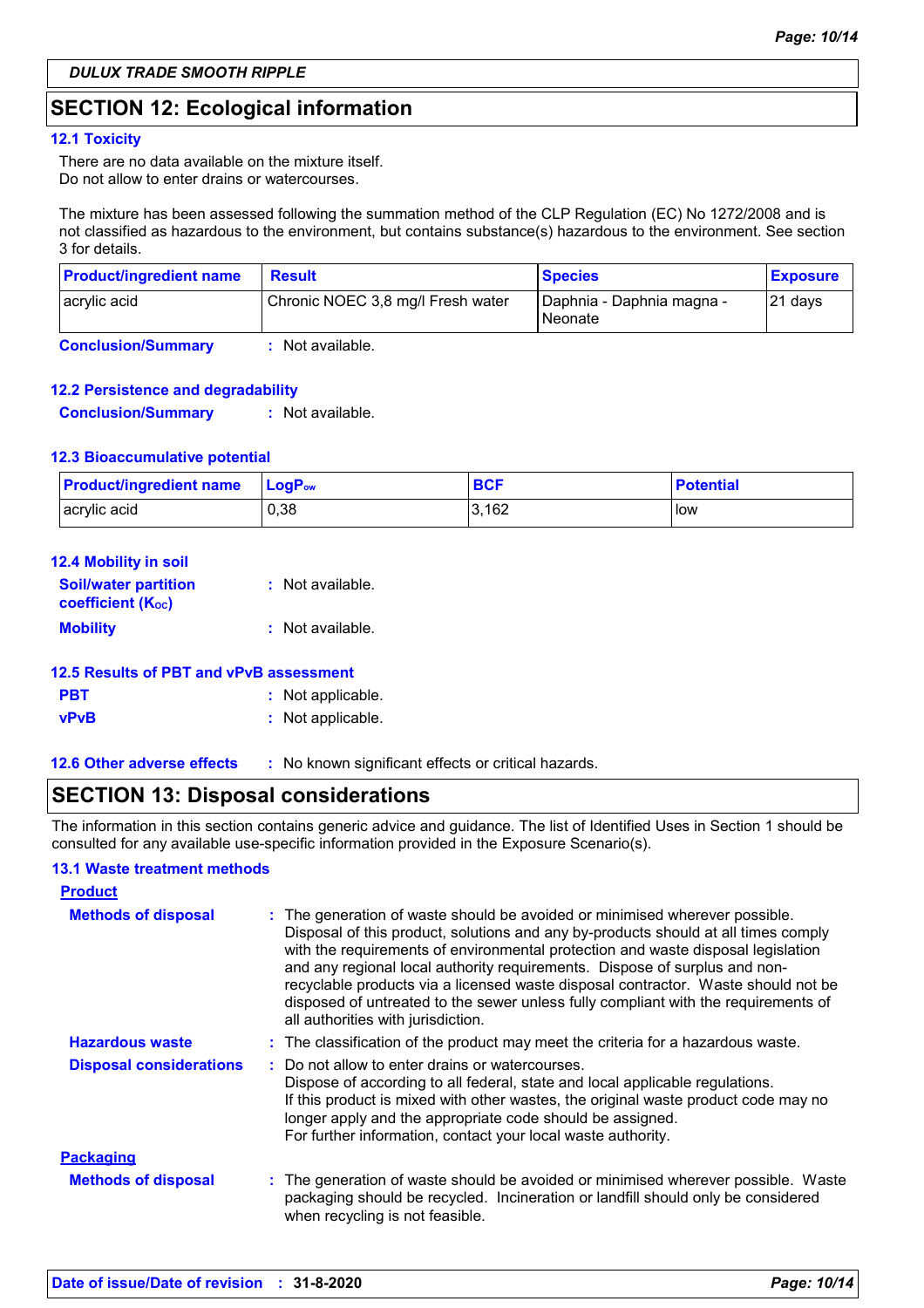### **SECTION 13: Disposal considerations**

| <b>Disposal considerations</b><br>: Using information provided in this safety data sheet, advice should be obtained from<br>the relevant waste authority on the classification of empty containers.<br>Empty containers must be scrapped or reconditioned.<br>Dispose of containers contaminated by the product in accordance with local or<br>national legal provisions. |                                                                                          |                                                                                                                                                                                                                                                                                                                                              |  |  |  |
|---------------------------------------------------------------------------------------------------------------------------------------------------------------------------------------------------------------------------------------------------------------------------------------------------------------------------------------------------------------------------|------------------------------------------------------------------------------------------|----------------------------------------------------------------------------------------------------------------------------------------------------------------------------------------------------------------------------------------------------------------------------------------------------------------------------------------------|--|--|--|
| <b>Type of packaging</b>                                                                                                                                                                                                                                                                                                                                                  |                                                                                          | European waste catalogue (EWC)                                                                                                                                                                                                                                                                                                               |  |  |  |
| <b>CEPE Paint Guidelines</b>                                                                                                                                                                                                                                                                                                                                              | packaging containing residues of or contaminated by<br>15 01 10*<br>hazardous substances |                                                                                                                                                                                                                                                                                                                                              |  |  |  |
| <b>Special precautions</b>                                                                                                                                                                                                                                                                                                                                                |                                                                                          | : This material and its container must be disposed of in a safe way. Care should be<br>taken when handling emptied containers that have not been cleaned or rinsed out.<br>Empty containers or liners may retain some product residues. Avoid dispersal of<br>spilt material and runoff and contact with soil, waterways, drains and sewers. |  |  |  |

### **SECTION 14: Transport information**

### **Information pertaining to IATA and ADN is considered not relevant since the material is not packaged in the correct approved packaging required of these methods of transport.**

|                                                                                             | <b>ADR</b>                                                                                                                                                                                                             | <b>IMDG</b>              |
|---------------------------------------------------------------------------------------------|------------------------------------------------------------------------------------------------------------------------------------------------------------------------------------------------------------------------|--------------------------|
| 14.1 UN number                                                                              | Not regulated.                                                                                                                                                                                                         | Not regulated.           |
| 14.2 UN proper<br>shipping name                                                             | Not applicable.                                                                                                                                                                                                        | Not applicable.          |
| <b>14.3 Transport</b><br>hazard class(es)<br><b>Class</b>                                   | Not applicable.                                                                                                                                                                                                        | Not applicable.          |
| <b>Subsidiary class</b>                                                                     |                                                                                                                                                                                                                        | $\overline{\phantom{0}}$ |
| <b>14.4 Packing group</b>                                                                   | Not applicable.                                                                                                                                                                                                        | Not applicable.          |
| 14.5<br><b>Environmental</b><br>hazards                                                     |                                                                                                                                                                                                                        |                          |
| <b>Marine pollutant</b>                                                                     | No.                                                                                                                                                                                                                    | No.                      |
| <b>Marine pollutant</b><br><b>substances</b>                                                |                                                                                                                                                                                                                        | Not available.           |
| <b>14.6 Special</b><br>precautions for<br>user                                              | Transport within user's premises: always<br>transport in closed containers that are upright<br>and secure. Ensure that persons transporting<br>the product know what to do in the event of an<br>accident or spillage. |                          |
| <b>HI/Kemler number</b>                                                                     | Not available.                                                                                                                                                                                                         |                          |
| <b>Emergency</b><br>schedules (EmS)                                                         |                                                                                                                                                                                                                        | Not applicable.          |
| <b>14.7 Transport in bulk</b><br>according to Annex II of<br><b>MARPOL and the IBC Code</b> | : Not applicable.                                                                                                                                                                                                      |                          |
| <b>Additional</b><br><b>information</b>                                                     |                                                                                                                                                                                                                        |                          |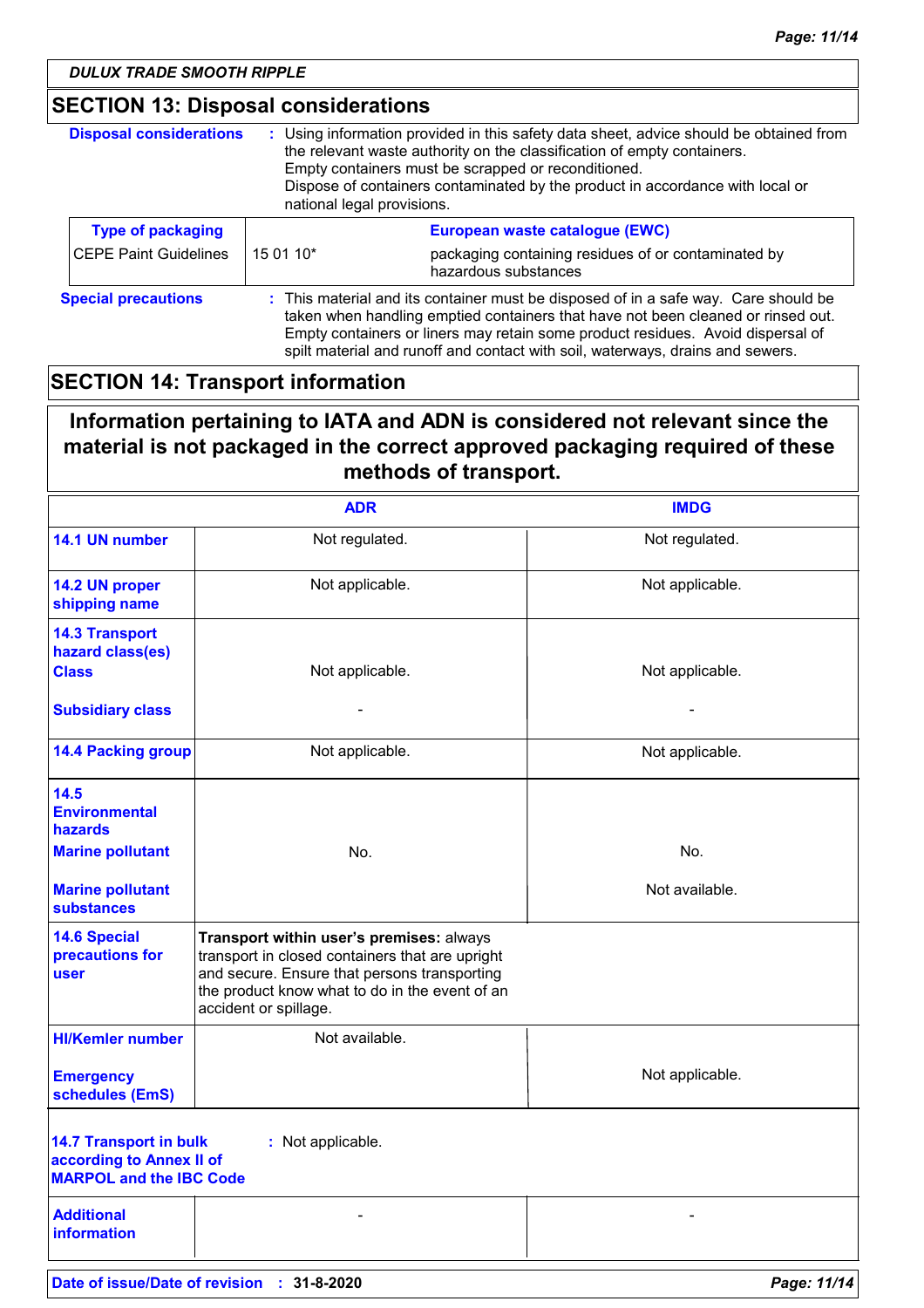### **SECTION 15: Regulatory information**

#### **15.1 Safety, health and environmental regulations/legislation specific for the substance or mixture EU Regulation (EC) No. 1907/2006 (REACH)**

#### **Annex XIV - List of substances subject to authorisation**

**Annex XIV**

| Ingredient name                      | <b>Intrinsic property</b>                             | <b>Status</b> | Reference<br>number | <b>Date of</b><br>revision |
|--------------------------------------|-------------------------------------------------------|---------------|---------------------|----------------------------|
| 4-Nonylphenol, branched, ethoxylated | Substance of<br>equivalent concern for<br>environment | Listed        | 43                  | $3 - 7 - 2017$             |

#### **Substances of very high concern**

| Ingredient name                      | <b>Intrinsic property</b>                             | <b>Status</b> | Reference<br>number | Date of<br><b>revision</b> |
|--------------------------------------|-------------------------------------------------------|---------------|---------------------|----------------------------|
| 4-Nonylphenol, branched, ethoxylated | Substance of<br>equivalent concern for<br>environment | Recommended   | ED/69/2013          | $1 - 7 - 2015$             |

#### **Annex XVII - Restrictions : Not applicable. on the manufacture,**

#### **placing on the market and use of certain**

**dangerous substances,**

#### **mixtures and articles**

#### **Other EU regulations**

**VOC for Ready-for-Use :** Not applicable.

### **Mixture**

**Ozone depleting substances (1005/2009/EU)**

#### Not listed.

### **Prior Informed Consent (PIC) (649/2012/EU)**

Not listed.

#### **Seveso Directive**

This product is not controlled under the Seveso Directive.

#### **International regulations**

**Chemical Weapon Convention List Schedules I, II & III Chemicals**

Not listed.

#### **Montreal Protocol (Annexes A, B, C, E)**

Not listed.

### **Stockholm Convention on Persistent Organic Pollutants**

Not listed.

### **Rotterdam Convention on Prior Informed Consent (PIC)**

Not listed.

### **UNECE Aarhus Protocol on POPs and Heavy Metals**

Not listed.

#### **15.2 Chemical safety**

**:** No Chemical Safety Assessment has been carried out.

**assessment**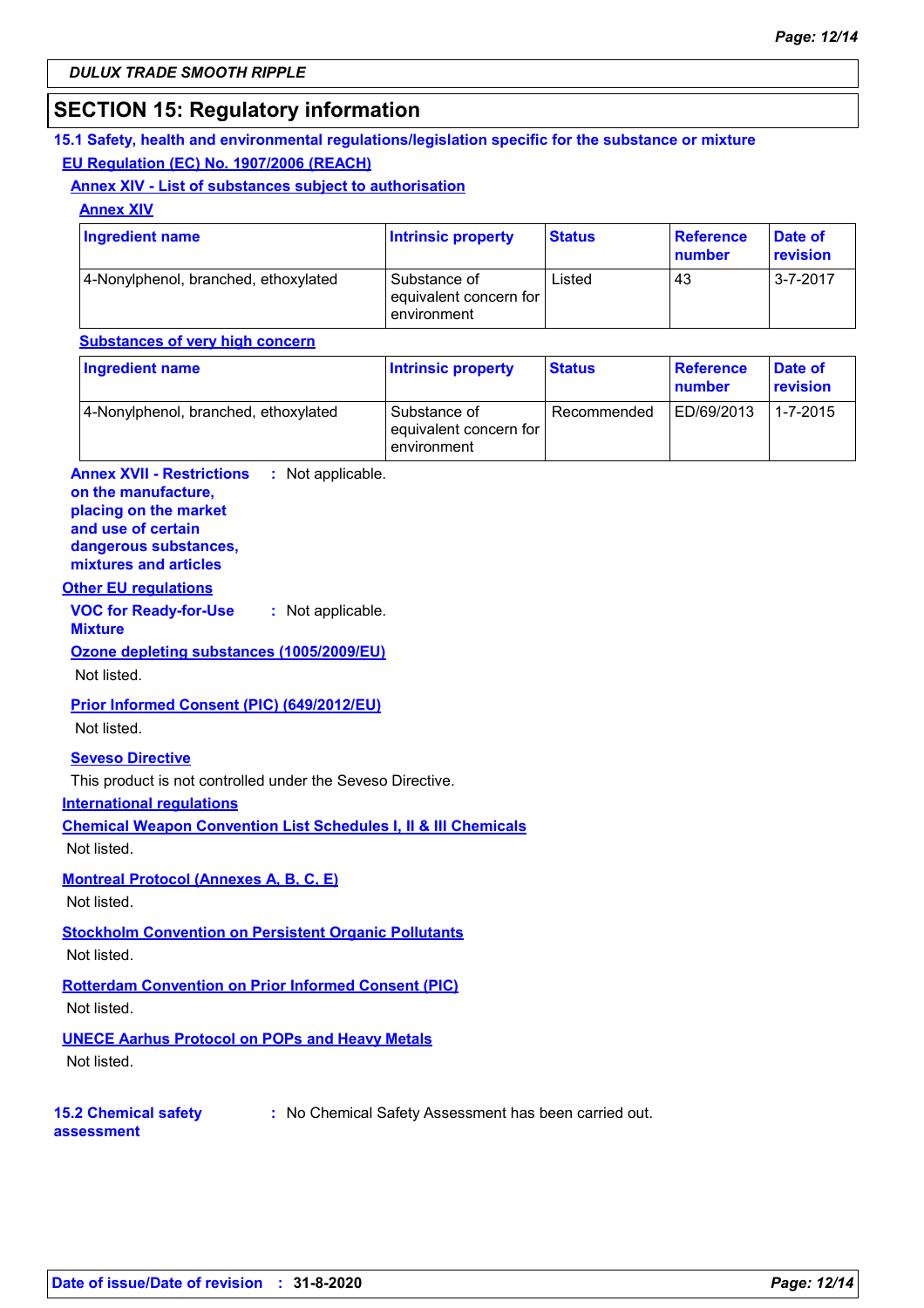### **SECTION 16: Other information**

|            |  | <b>CEPE code</b> |  |  | -11 |  |  |
|------------|--|------------------|--|--|-----|--|--|
| — <i>п</i> |  |                  |  |  |     |  |  |

 $\nabla$  Indicates information that has changed from previously issued version.

|  | <b>Abbreviations and acronyms : ATE = Acute Toxicity Estimate</b>             |
|--|-------------------------------------------------------------------------------|
|  | CLP = Classification, Labelling and Packaging Regulation [Regulation (EC) No. |
|  | 1272/2008]                                                                    |
|  | DMEL = Derived Minimal Effect Level                                           |
|  | DNEL = Derived No Effect Level                                                |
|  | EUH statement = CLP-specific Hazard statement                                 |
|  | PBT = Persistent, Bioaccumulative and Toxic                                   |
|  | PNEC = Predicted No Effect Concentration                                      |
|  | <b>RRN = REACH Registration Number</b>                                        |
|  | vPvB = Very Persistent and Very Bioaccumulative                               |

#### **Procedure used to derive the classification according to Regulation (EC) No. 1272/2008 [CLP/GHS]**

|                                                                                                                                                                                                                                                                                                                                                                                                      | <b>Classification</b>             | <b>Justification</b>                                                                                                                                                                                                                                                                                                                                    |                                                                                                                                                                                                                                                                                                                                                                                                                                                                                                                                                                                                     |
|------------------------------------------------------------------------------------------------------------------------------------------------------------------------------------------------------------------------------------------------------------------------------------------------------------------------------------------------------------------------------------------------------|-----------------------------------|---------------------------------------------------------------------------------------------------------------------------------------------------------------------------------------------------------------------------------------------------------------------------------------------------------------------------------------------------------|-----------------------------------------------------------------------------------------------------------------------------------------------------------------------------------------------------------------------------------------------------------------------------------------------------------------------------------------------------------------------------------------------------------------------------------------------------------------------------------------------------------------------------------------------------------------------------------------------------|
| Skin Sens. 1, H317                                                                                                                                                                                                                                                                                                                                                                                   |                                   |                                                                                                                                                                                                                                                                                                                                                         | Calculation method                                                                                                                                                                                                                                                                                                                                                                                                                                                                                                                                                                                  |
| <b>Full text of abbreviated H statements</b>                                                                                                                                                                                                                                                                                                                                                         |                                   |                                                                                                                                                                                                                                                                                                                                                         |                                                                                                                                                                                                                                                                                                                                                                                                                                                                                                                                                                                                     |
| H226<br>H300<br>H301<br>H302<br>H310<br>H311<br>H314<br>H317<br>H318<br>H330<br>H332<br>H335<br>H400<br>H410<br>H411                                                                                                                                                                                                                                                                                 |                                   | Flammable liquid and vapour.<br>Fatal if swallowed.<br>Toxic if swallowed.<br>Harmful if swallowed.<br>Fatal in contact with skin.<br>Toxic in contact with skin.<br>May cause an allergic skin reaction.<br>Causes serious eye damage.<br>Fatal if inhaled.<br>Harmful if inhaled.<br>May cause respiratory irritation.<br>Very toxic to aquatic life. | Causes severe skin burns and eye damage.<br>Very toxic to aquatic life with long lasting effects.<br>Toxic to aquatic life with long lasting effects.                                                                                                                                                                                                                                                                                                                                                                                                                                               |
| <b>Full text of classifications [CLP/GHS]</b>                                                                                                                                                                                                                                                                                                                                                        |                                   |                                                                                                                                                                                                                                                                                                                                                         |                                                                                                                                                                                                                                                                                                                                                                                                                                                                                                                                                                                                     |
| Acute Tox. 2, H300<br>Acute Tox. 2, H310<br>Acute Tox. 2, H330<br>Acute Tox. 3, H301<br>Acute Tox. 3, H311<br>Acute Tox. 4, H302<br>Acute Tox. 4, H332<br>Aquatic Acute 1, H400<br>Aquatic Chronic 1, H410<br>Aquatic Chronic 2, H411<br>Eye Dam. 1, H318<br>Flam. Liq. 3, H226<br>Skin Corr. 1A, H314<br>Skin Corr. 1C, H314<br>Skin Sens. 1, H317<br>Skin Sens. 1A, H317<br><b>STOT SE 3, H335</b> |                                   | <b>ACUTE TOXICITY (oral) - Category 2</b><br><b>ACUTE TOXICITY (oral) - Category 3</b><br><b>ACUTE TOXICITY (oral) - Category 4</b><br>FLAMMABLE LIQUIDS - Category 3<br>SKIN SENSITISATION - Category 1<br>SKIN SENSITISATION - Category 1A                                                                                                            | <b>ACUTE TOXICITY (dermal) - Category 2</b><br><b>ACUTE TOXICITY (inhalation) - Category 2</b><br><b>ACUTE TOXICITY (dermal) - Category 3</b><br><b>ACUTE TOXICITY (inhalation) - Category 4</b><br>SHORT-TERM (ACUTE) AQUATIC HAZARD - Category 1<br>LONG-TERM (CHRONIC) AQUATIC HAZARD - Category 1<br>LONG-TERM (CHRONIC) AQUATIC HAZARD - Category 2<br>SERIOUS EYE DAMAGE/EYE IRRITATION - Category 1<br>SKIN CORROSION/IRRITATION - Category 1A<br>SKIN CORROSION/IRRITATION - Category 1C<br>SPECIFIC TARGET ORGAN TOXICITY - SINGLE EXPOSURE<br>(Respiratory tract irritation) - Category 3 |
| <b>Date of printing</b><br>Date of issue/ Date of<br>revision                                                                                                                                                                                                                                                                                                                                        | $: 8-9-2020$<br>$: 31 - 8 - 2020$ |                                                                                                                                                                                                                                                                                                                                                         |                                                                                                                                                                                                                                                                                                                                                                                                                                                                                                                                                                                                     |
| <b>Date of previous issue</b><br><b>Version</b>                                                                                                                                                                                                                                                                                                                                                      | $: 26-8-2020$<br>: 9.01           |                                                                                                                                                                                                                                                                                                                                                         |                                                                                                                                                                                                                                                                                                                                                                                                                                                                                                                                                                                                     |

**Notice to reader**